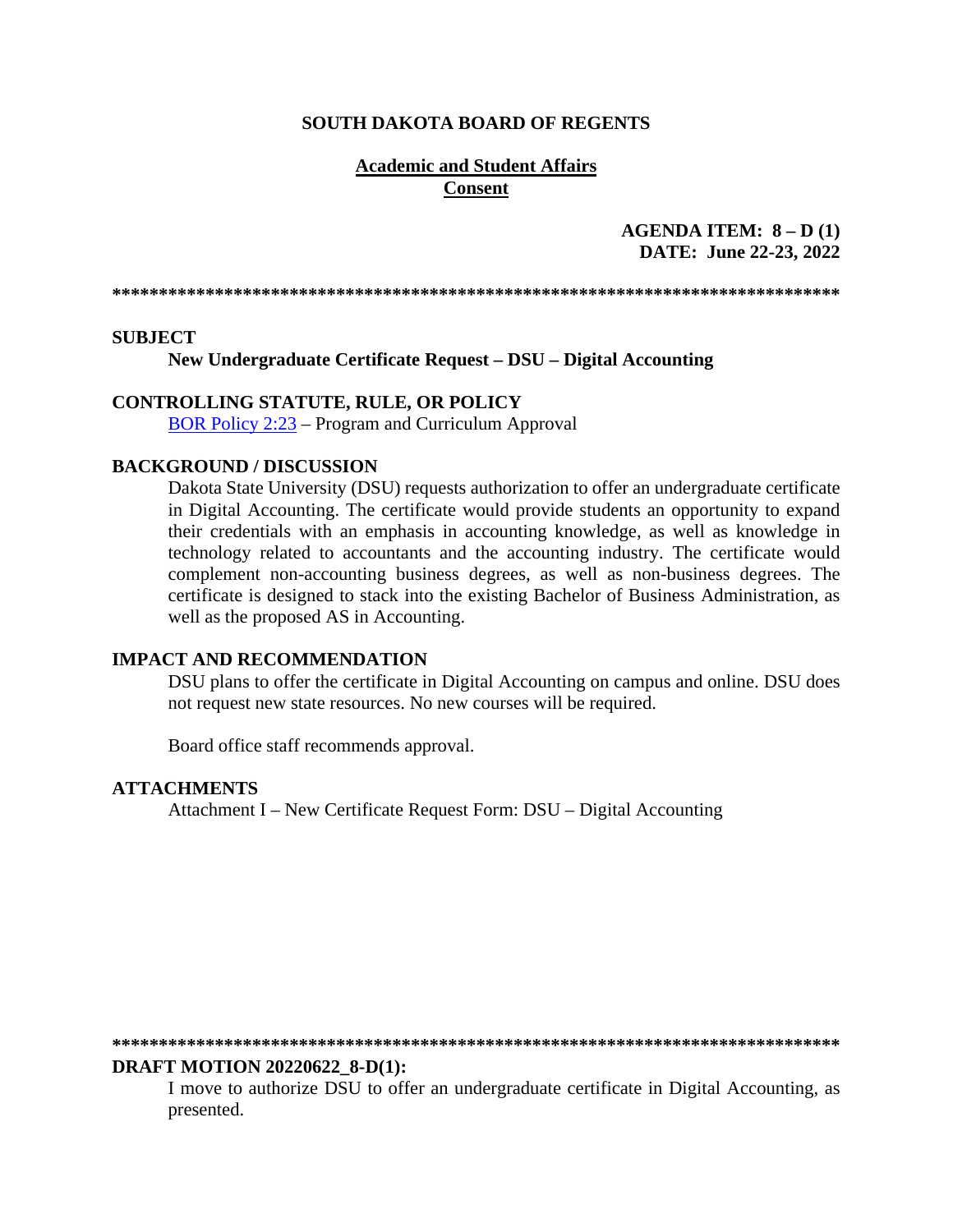

# **SOUTH DAKOTA BOARD OF REGENTS** ACADEMIC AFFAIRS FORMS

# New Certificate

| UNIVERSITY:                             | <b>DSU</b>                       |
|-----------------------------------------|----------------------------------|
| TITLE OF PROPOSED CERTIFICATE:          | <b>Digital Accounting</b>        |
| <b>INTENDED DATE OF IMPLEMENTATION:</b> | <b>Fall</b> Choose an item. 2022 |
| <b>PROPOSED CIP CODE:</b>               | 52.0302                          |
| UNIVERSITY DEPARTMENT:                  | <b>DBUSS</b>                     |
| <b>UNIVERSITY DIVISION:</b>             | <b>DCBIS</b>                     |

# **University Approval**

*To the Board of Regents and the Executive Director: I certify that I have read this proposal, that I believe it to be accurate, and that it has been evaluated and approved as provided by university policy.*

1/19/2022 Our Ste *President or Chief Academic Officer of the University* Date

**1. Is this a graduate-level certificate or undergraduate-level certificate (***place an "X" in the appropriate box***)?**

Undergraduate Certificate ⊠ Graduate Certificate □

# **2. What is the nature/purpose of the proposed certificate?**

This certificate in accounting would provide students an opportunity to expand their credentials with an emphasis in accounting knowledge. In addition, the certificate includes courses in technology related to accountants and the accounting industry including spreadsheets and automated accounting software. The certificate would complement non-accounting business bachelor's degrees and nonbusiness bachelor's degrees, alike. Students with a certificate in accounting would carry a foundation of accounting and digital accounting acumen with them into their professions. This education would help them make better financial decisions, regardless of the industry.

This certificate would be stackable into the existing Bachelor of Business Administration degrees and if approved, the Associate of Science degree in Accounting. The certificate would not require any new courses, new instructors, nor new materials.

*Program Forms: New Certificate Form (Last Revised 05/2017)*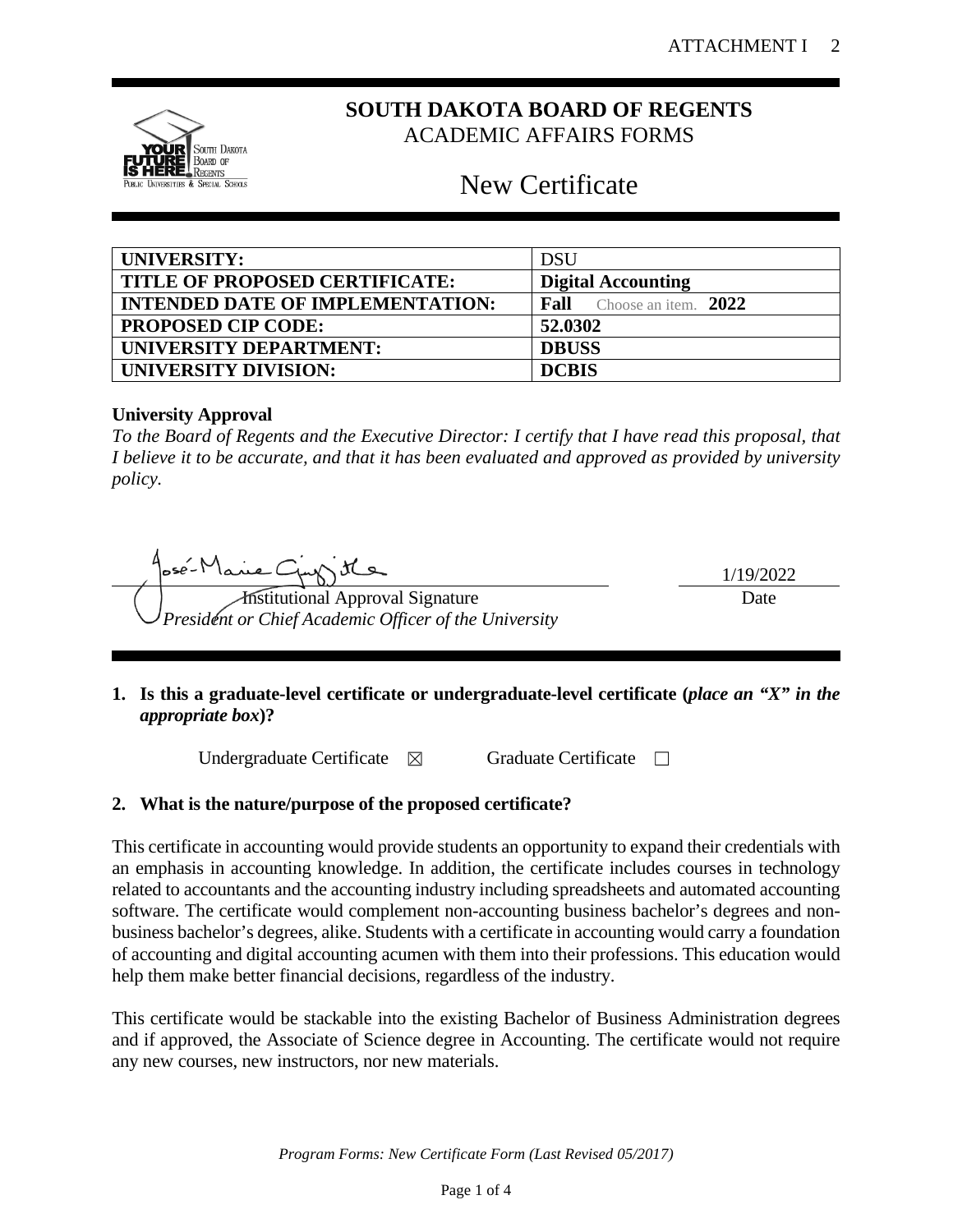# **3. Provide a justification for the certificate program, including the potential benefits to students and potential workforce demand for those who graduate with the credential. [1](#page-2-0)**

The BLS.gov shows that accountants and auditors is projected to grow 7%, which is as fast as average, from 2020 to 2030. In addition, the wages in this career field are strong and continue to rise. <https://www.bls.gov/ooh/business-and-financal/accountants-and-auditors.htm>

ACBSP, DSU's BIS Department's accrediting body, has recently acknowledged the growing demand for certificates in the business world. As such, ACBSP has begun accrediting certificates, recognizing the demand for incremental education. DSU's BIS department's existing ACBSP accreditation provides a built-in certificate accreditation. An academic certificate provides students the skills to compete and successfully perform the accounting tasks and skills in the workforce while providing the opportunity to seek advanced credentials. This certificate will be available online and in person at the Madison campus.

## **4. Who is the intended audience for the certificate program (including but not limited to the majors/degree programs from which students are expected)?**

Existing students could add this certificate to an associate or bachelor's degree to enhance their accounting professional opportunities. New students seeking non-accounting degrees would also be able to add this certificate to their credentials to enhance their program. An additional market includes those currently employed seeking to improve their accounting skills and opportunities.

#### **Prefix** | **Number** | **Course Title** *(add or delete rows as needed)* **Prerequisite Credit Hours New (yes, no)** ACCT 210 Principles of Accounting I 3 No ACCT | 211 | Principles of Accounting II | ACCT 210 | 3 | No ACCT Elective \*Choose one ACCT 305 Analysis of Financial Stmts ACCT 310 Intermediate Accounting I ACCT 320 Cost Accounting ACCT 360 Accounting Systems  $ACCT 211$  3 No

ACCT 430 Income Tax Accounting ACCT 452 Fraud and Forensic Accounting

ACCT 470 Non-Profit Accounting

# **5. List the courses required for completion of the certificate in the table below (no new courses are required).**

\*CSC 105 may be waived with instructor approval. Students could waive CSC 105 with proof of basic computer skills comparable to the spreadsheet portion of the CSC 105 course. Students would request a CSC 105 waiver from the lead CIS 207 instructor or the Dean of the College of Business and Information Systems.

Subtotal 12-15

CSC 105 Introduction To Computers\* 1 3\* No CIS | 207 | Adv. Applications: Spreadsheets | CSC 105\* | 1 | No CIS 210 QuickBooks I 1 No<br>
CIS 211 QuickBooks II CIS 210 1 No CIS | 211 | QuickBooks II | CIS 210 | 1 | No

<span id="page-2-0"></span><sup>1</sup> For workforce related information, please provide data and examples; data sources may include but are not limited to the South Dakota Department of Labor, the US Bureau of Labor Statistics, Regental system dashboards, etc.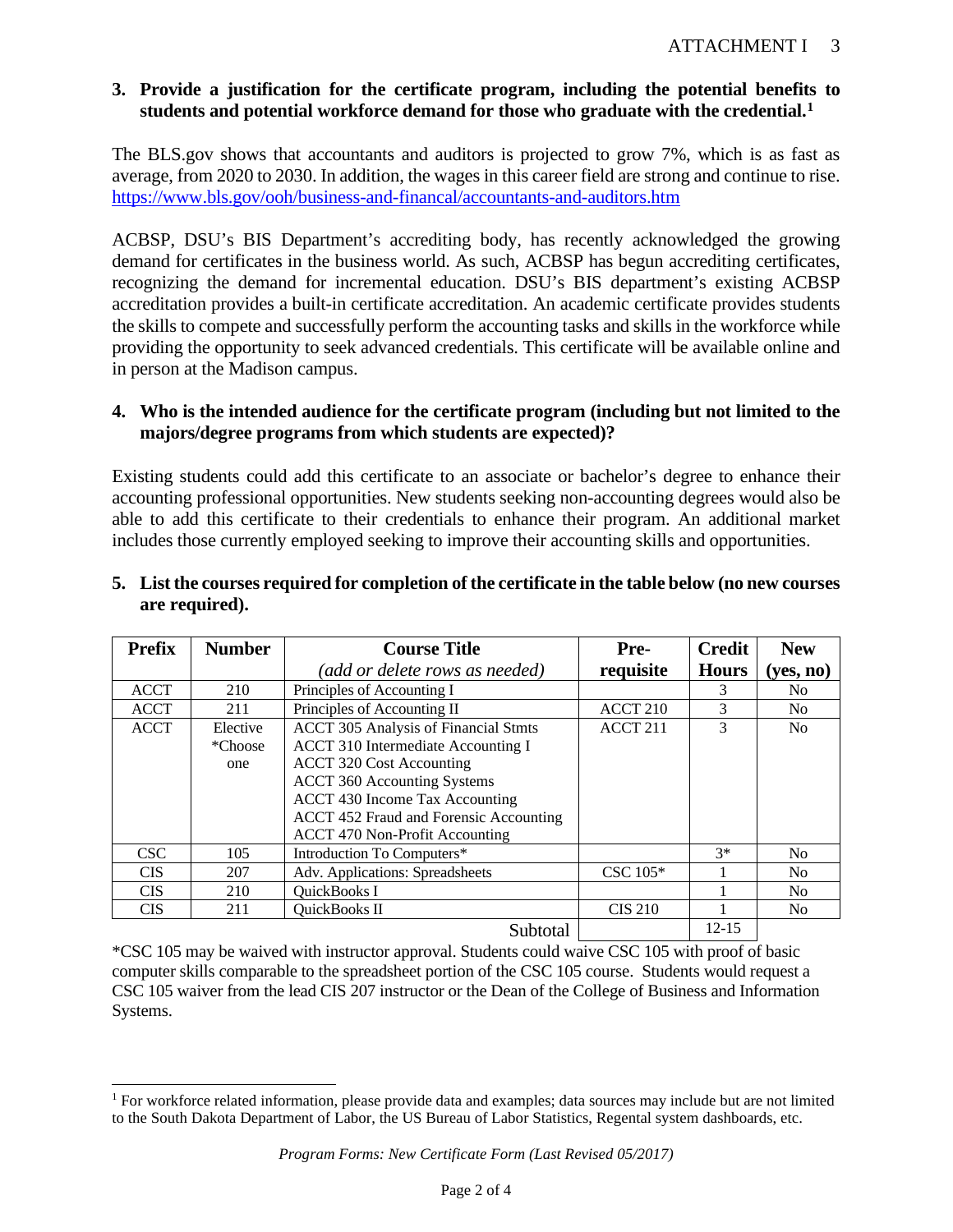- **6. Student Outcome and Demonstration of Individual Achievement.[2](#page-3-0)**
	- **A. What specific knowledge and competencies, including technology competencies, will all students demonstrate before graduation**? *The knowledge and competencies should be specific to the program and not routinely expected of all university graduates.*

| <b>Individual Student Outcome</b><br>(Same as in the text of the proposal)                                                                                             | <b>ACCT</b><br>210 | <b>ACCT</b><br>211 | <b>ACCT</b><br>elective | <b>CIS</b><br>207 | <b>CIS</b><br>210/211 |
|------------------------------------------------------------------------------------------------------------------------------------------------------------------------|--------------------|--------------------|-------------------------|-------------------|-----------------------|
| Produce accurate financial statements, including<br>Income Statement, Balance Sheet, Statement of Cash<br>Flows, and Owner's Equity using digital accounting<br>tools. | X                  | X                  | X                       | X                 | X                     |
| Draw conclusions from the analysis of spreadsheet<br>data and digital accounting tools to inform financial<br>decisions.                                               |                    | X                  | X                       | X                 | X                     |

**B. Complete Appendix A – Outcomes using the system form.** *Outcomes discussed below should be the same as those in Appendix A.* 

See above table.

# **7. Delivery Location. [3](#page-3-1)**

**A. Complete the following charts to indicate if the university seeks authorization to deliver the entire program on campus, at any off campus location (e.g., UC Sioux Falls, Capital University Center, Black Hills State University-Rapid City, etc.) or deliver the entire program through distance technology (e.g., as an on-line program)?**

The courses in this program are currently offered in person and online providing for a fully online deliverable format.

|                        | <b>Yes/No</b>   Intended Start Date |      |  |
|------------------------|-------------------------------------|------|--|
| <b>On campus</b>   Yes | Fall                                | 2022 |  |

|                   | Yes/No | <i>If Yes, list location(s)</i> | <b>Intended Start Date</b> |
|-------------------|--------|---------------------------------|----------------------------|
| <b>Off</b> campus | No     |                                 | Choose an item. Choose     |
|                   |        |                                 | an <i>item</i> .           |

|                                                                          | Yes/No         | If Yes, identify delivery   Intended Start Date<br>methods Delivery methods are<br>defined in AAC Guideline 5.5. |              |
|--------------------------------------------------------------------------|----------------|------------------------------------------------------------------------------------------------------------------|--------------|
| <b>Distance Delivery</b><br>(online/other distance)<br>delivery methods) | <b>Yes</b>     |                                                                                                                  | Fall<br>2022 |
| Does another BOR<br>institution already<br>have authorization to         | N <sub>0</sub> | If yes, identify institutions:                                                                                   |              |

<span id="page-3-0"></span><sup>&</sup>lt;sup>2</sup> Board Policy 2:23 requires certificate programs to "have specifically defined student learning outcomes."

<span id="page-3-1"></span><sup>&</sup>lt;sup>3</sup> The accreditation requirements of the Higher Learning Commission (HLC) require Board approval for a university to offer programs off-campus and through distance delivery.